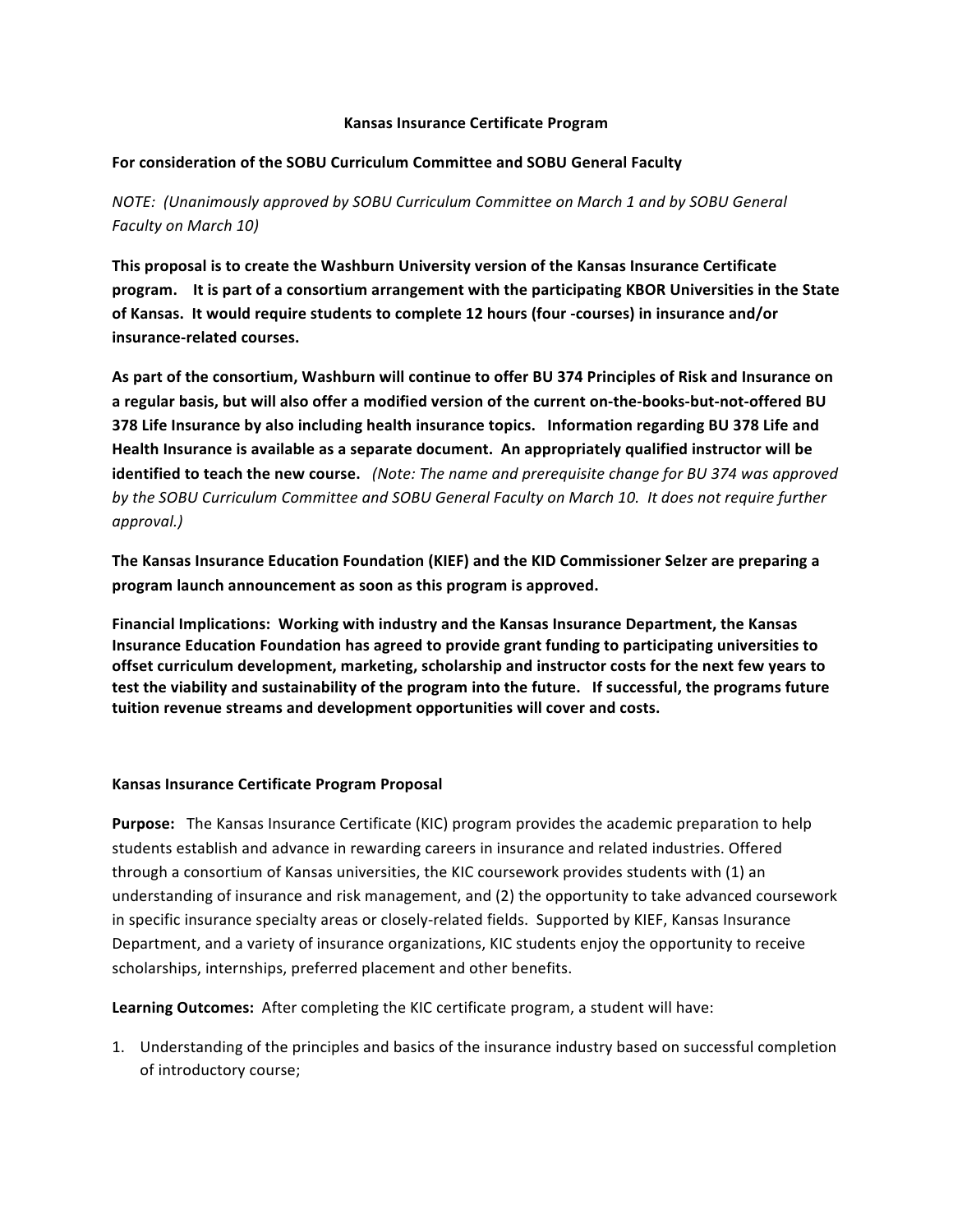- 2. Specialized knowledge in at least one selected area in the insurance industry, eg. life, property and casualty, etc., based on successful completion of course(s) in the selected area;
- 3. Participated in an experiential internship or applied learning experience at an approved partner company, or additional knowledge in a related professional field;
- 4. Demonstrated certificate and company required foundational skills and work habits, including but not limited to critical thinking skills, communication and organizational skills, and ability to work with and manipulate data in an informational technology environment.

Assessments will occur at the course level and by feedback from industry partners.

**Program Admission:** Students seeking to complete the KIC will submit a program admissions form. Students must meet all admissions and prerequisite requirements of the universities offering the courses.

## **Articulation/Transfer/Fee Payment:**

*Students from other institutions must apply as non-degree seeking students, and pay the regular business tuition/fees of the course-offering institution. [Note: students only seeking certificate will have extremely limited Federal Financial Aid opportunities; does not affect degree seeking students]* 

### Curriculum: Students must complete 12 hours (minimum grade of C) as described below:

**Level 1.** BU 374 Principles of Risk and Insurance (similarly offered at all institutions) (3)

## Level 2. Select two courses (6 hours) from the following online options:

BU 378 Life and Health Insurance (Washburn) (3)

FINAN 661 Financial Planning (K-State) (3)

Property and Casualty Insurance (KU Edwards) (3)

ECFI 680 Retirement and Employment Benefit Planning (Fort Hays) (3)

#### Level 3. Select one course of the following options:

BU 499 Internship (Insurance-related) (3),

An additional course from the Level 2 courses above (3),

An approved related-course, such as an upper division course in one of the following:

BU 366 Sales (3)

Additional upper-division insurance-related courses approved by the home institution (3)

Total Hours: 12. Certificate to be awarded upon completion of program by the student's home institution. If the home institution does not offer the certificate, it will be awarded by a consortium **institution.**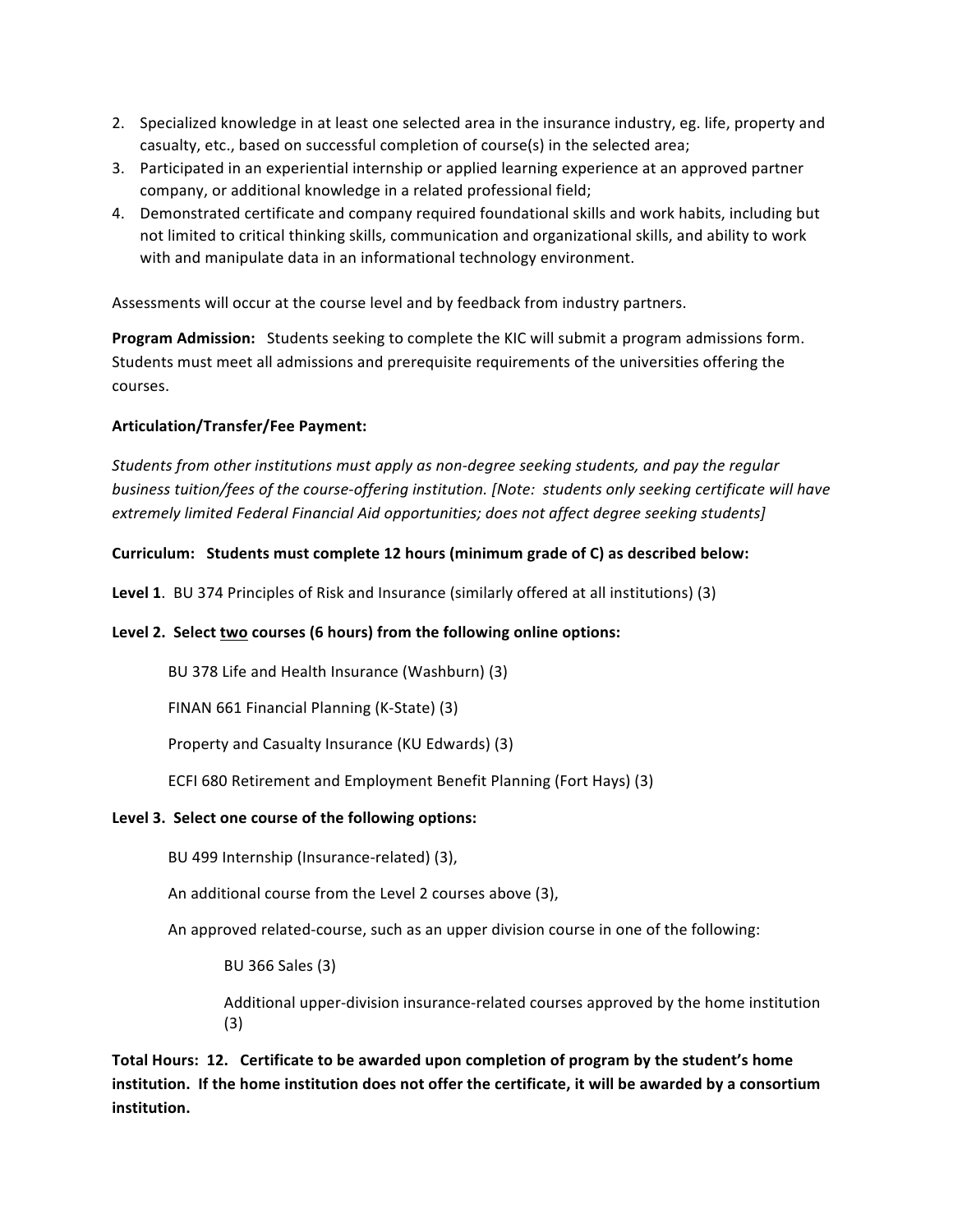## *Background Materials*

- Insurance Certificate and BU 378 Course Name Change Proposal Comments from the SOBU Curriculum Committee and Responses
- *Q&A from SOBU Members of the Academic Affairs Committee*
- *Kansas Public Universities Insurance Course Inventory*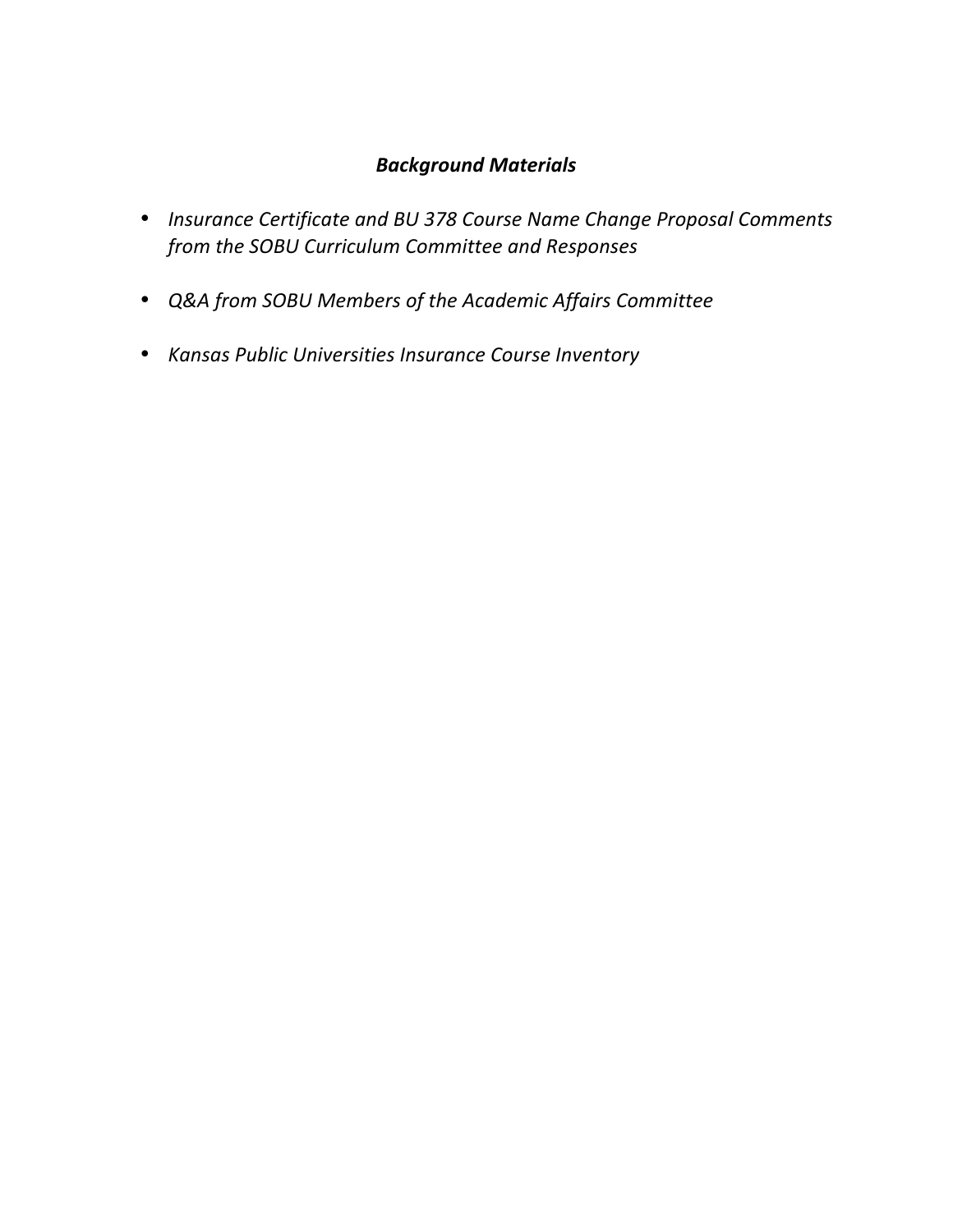# *Insurance Certificate and BU 378 Course Name Change Proposal* Comments from the SOBU Curriculum Committee and Responses

| <b>Curriculum Committee Comment</b>                                  | <b>How Comment is Addressed by the Dean</b>                                                                        |
|----------------------------------------------------------------------|--------------------------------------------------------------------------------------------------------------------|
| The addition of Health Insurance to                                  | The initial thought was that we have a life insurance                                                              |
| BU 378 Life Insurance is a                                           | focused course on the books that we can simply modify to                                                           |
| substantial enough change to the<br>course that it should have a new | include health insurance topics. Course content changes                                                            |
| course name and number (e.g., BU                                     | (hopefully) on a continual basis, course titles and<br>descriptions are updated periodically to reflect these      |
| 379 Life and Health Insurance).                                      | changes.                                                                                                           |
|                                                                      |                                                                                                                    |
|                                                                      | Will there be confusion? I am pretty sure we haven't                                                               |
|                                                                      | offered BU 378 the whole time I have been at Washburn                                                              |
|                                                                      | (13 years), and not sure when it was offered before                                                                |
|                                                                      | that. Stacy says she is not sure it was offered when she                                                           |
|                                                                      | was a student!                                                                                                     |
|                                                                      | I really don't think someone from that long ago is going to                                                        |
|                                                                      | show up and try to get the insurance certificate, so while I                                                       |
|                                                                      | grant there might be the possibility of some confusion, the                                                        |
|                                                                      | odds are pretty low.                                                                                               |
| Will BU 378 count as a finance                                       | I think they would be business upper-division electives.                                                           |
| elective and will the courses from                                   | The finance major area concentration electives are already                                                         |
| the other universities count as<br>finance electives?                | in place, and I am not proposing any changes to the finance                                                        |
|                                                                      | curriculum. BU 378 would count as a general business<br>elective for any of the majors.                            |
|                                                                      |                                                                                                                    |
| If we approve the certificate                                        | Outside of BU 374, none of the other insurance courses can                                                         |
| program are we also approving the                                    | be used to satisfy the finance elective requirement. BU                                                            |
| other online courses as transfer                                     | 374 can be used for both the major and the certificate                                                             |
| credit?                                                              | simultaneously. And yes, we tend to accept 300/400 level                                                           |
|                                                                      | courses as electives if they are legitimate (AACSB schools,                                                        |
| What is the process for accepting<br>business elective transfers?    | four-year programs we are familiar with, etc.) The<br>process for determining courses that count towards           |
|                                                                      | degree occurs in the Associate Dean's office, with                                                                 |
|                                                                      | consultation with area faculty when questions arise.                                                               |
|                                                                      |                                                                                                                    |
|                                                                      | Keep in mind we are asking the other schools to also                                                               |
|                                                                      | accept our course(s) as legitimate so it is a two-way                                                              |
|                                                                      | street. Also keep in mind that the other three Level 2                                                             |
|                                                                      | courses proposed do not conflict with our course offerings.                                                        |
| Is it possible to forecast the<br>percentage of students that would  | Not possible to forecast the percentage. It will count<br>towards the certificate, but under current SOBU rules it |
| take an internship at Level 3 of the                                 | counts as only free elective credit in the degree program.                                                         |
| program?                                                             | Nothing in the proposal changes this.                                                                              |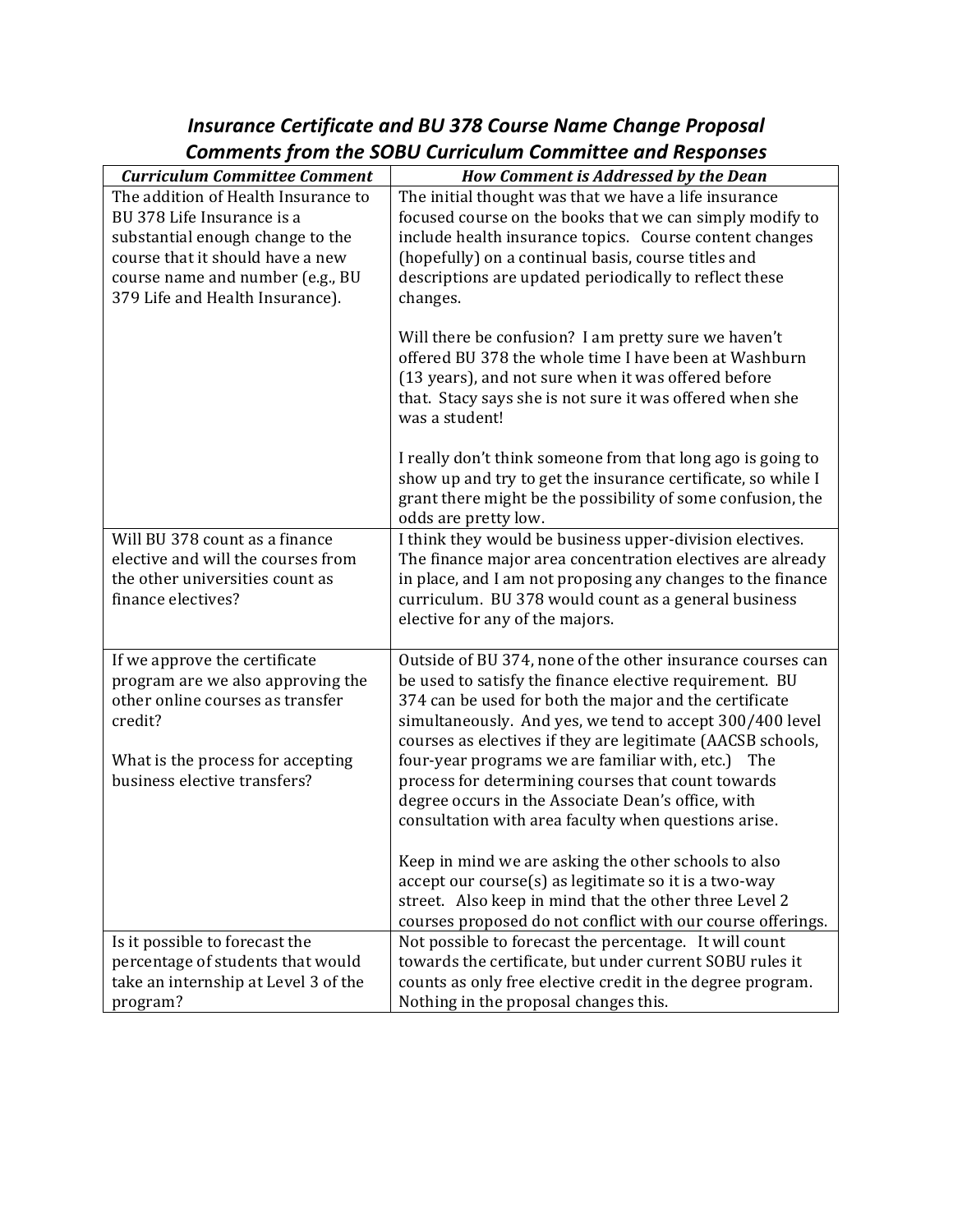## *Q&A from SOBU Members of the Academic Affairs Committee*

### 1. What are the financial ramifications?

As I understand it, KIEF has about three year's of support available for the program, most of it raised over the last year. The funds will be used to support curriculum, instruction costs, marketing, and tuition benefits for students. If the program turns out to be successful—students sign up and complete the program--then two things will happen: Tuition dollars will be available to support the program (in the usual way) and KIEF would be willing to also support the program—they want to support success! If it turns out to be a bust, then KIEF support will end, and we can end the program. There is very little downside risk for us.

2. Would Washburn be obligated to award the certificate even though the student has never taken any Washburn courses in the certificate program?

Background: The original discussion involved the idea that KBOR might be responsible for the "certificate." As it turns out, KBOR wasn't interested in doing this, and in fact, has decided that certificates offered by the various universities no longer required KBOR approval—all approvals remain local. Therefore, certificates are only awarded by each individual institution, so each institution must approve its own certificate program using whatever approval process they must use.

We don't envision a non Washburn student requesting that Washburn grant a certificate if their own home institution does so. According to Nancy Tate, our current catalog doesn't address residency for certificates. However, for Associate degrees, it looks like a student could get a WU associate degree with just 25 percent (15 of 60 hours) of the program completed from Washburn. So, for a certificate, they would only need one of the four courses at Washburn. A hypothetical: suppose the program turns out to be successful for us, but not for ESU. We can then capitalize on the success to recruit students to our regular degree programs. We might also view offering a certificate as a service if the student was at, say ESU, who never got around to offering the certificate, but the student took the Life and Health class from us. Again, keep in mind this is a consortium-based credential that we are offering so it looks a little different than what we have for our regular programs.

3. Since the certificate is awarded upon completion of the program, does this occur prior to graduation in the semester of completion? So will some students get the certificate and leave the degree program?

It could. Currently, students apply when they want to receive the certificate. If they have met the requirements, then it is awarded (posted to transcript, and according to the Registrar, WU will soon have the capability of printing its own "diplomas" on demand) Yes, students could earn the certificate and not complete the degree program, although most local employers we know are keen on the completion of the degree program as a minimum requirement (e.g., examine their job postings.)

4. Does this certificate affect any of the residency requirements at Washburn? Students will need at least three credit hours of transfer credits to complete the certificate and can apparently take as many as 12 hours as transfer credit (the entire program). So students who barely meet the residency requirements may not be able to complete this certificate.

See #1 above. By design this program anticipates students taking classes at more than one of the consortium universities in Kansas.

5. Is there any reason that Washburn would not allow a student from the other institutions to be a non-degree seeking student at Washburn? It seems that we would want to allow any student who is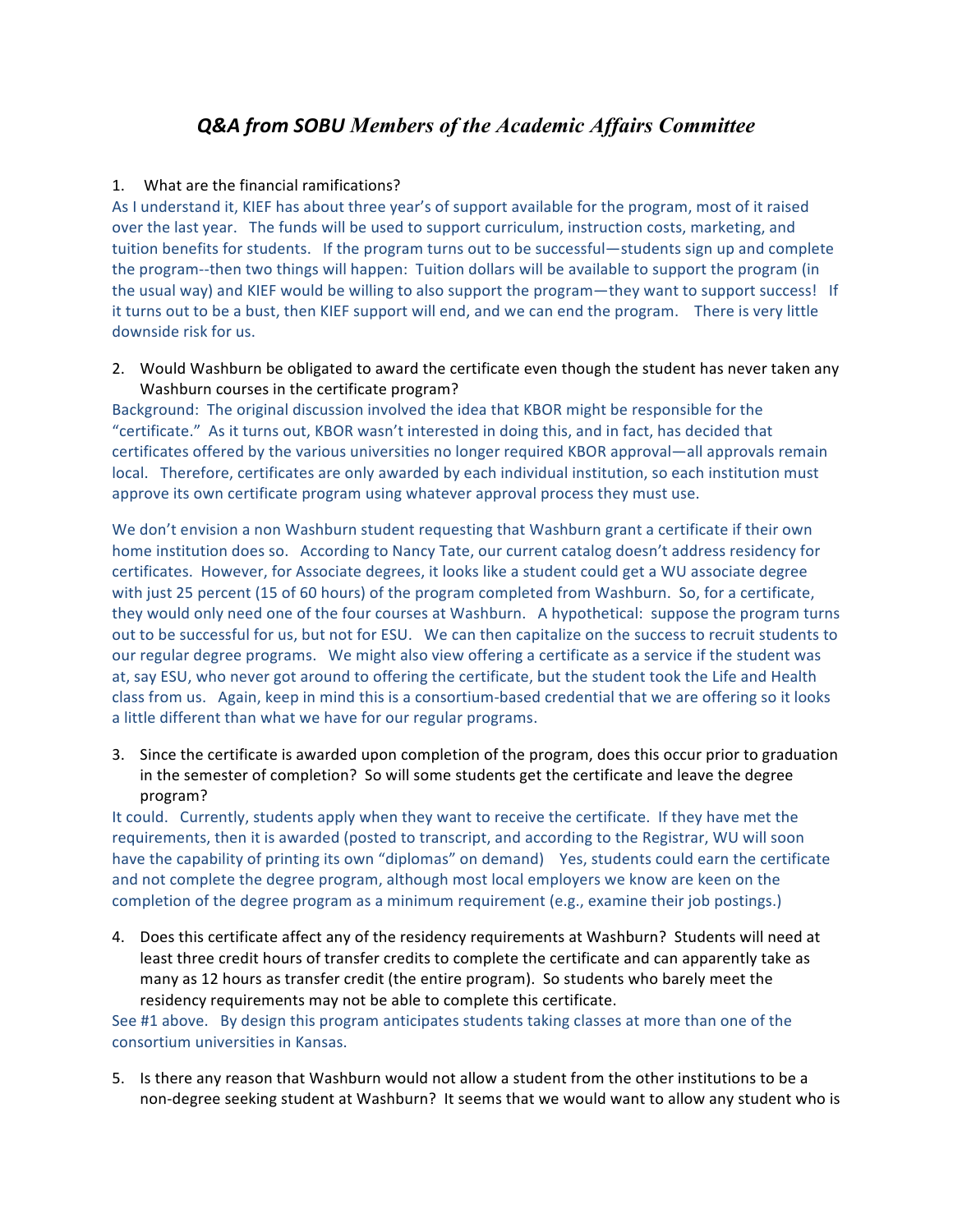in good enough standing to take classes at their home school to take classes at Washburn so that our students would have the same policy at the other institutions. Would this be a problem? Trying to think of a reason why a student who meets the non-degree seeking requirements for Washburn would be turned away and none come to mind (except for maybe capacity—which would be a great problem to have!). In general, the schools in Kansas are pretty much in alignment on questions of good standing, probation, suspension, etc. Again, outside of capacity issues, we can't imagine other places turning away Washburn students. If Washburn students are turned away, then it is an issue for the consortium to deal with.

6. Is this program open only to those students who have a home institution among K-State, KU Edwards, Fort Hays and Washburn.

No. It is KBOR universities plus Washburn. All have AACSB accreditation, with the exception of FHSU and they are in candidacy (trying to overcome their 'China program scope issue"). The four mentioned are the first out of the box. ESU is searching for a dean, WSU has a new dean who has agreed to offer the Intro course, and Pittsburg will also offer the Intro course in the next year. WU and FHSU are the furthest along the approval path. There are advantages for us to be first!

7. Which institution is the home institution for students who are not degree-seeking students from one of these four schools?

Again, it is anticipated that all institutions will join the consortium and thereby solve this problem. We just happen to be the first out of the box. Maybe it comes down to where they begin the program, or where they meet residency requirements?

8. Are the admissions requirements of the program the same as the admissions requirements for SOBU, or are there separate requirements for the certificate program?

The courses in the certificate curriculum do not formally require admission to the SOBU, which would then trigger the entire lower division requirements of the SOBU. Obviously, a degree-seeking SOBU student will have to, at some point) meet the admission requirements for the SOBU. A student from another institution, or someone coming back to school will have to meet the Washburn requirement for non-degree seeking status, plus any prerequisites for the course they will be taking. BU 374 requires only junior level standing (54 hours), BU 378 requires BU 374 (or the equivalent).

9. Can Washburn scoop up additional students by offering this to alumni from Washburn? Can

Washburn scoop up additional students by offering this to anyone with the prerequisites? Yes, and Yes, as long as they meet the non degree-seeking requirements and any particular course prerequisites. "Degree-seeking" is key for those seeking federal/state financial aid to assist in their higher education expenditures as FA is not available to "only certificate" seekers per FA rules. If FA is not involved, then no problem. Obviously, a future benefit is that the program becomes successful and attracts students to Topeka and Washburn. Also, some of the KIEF support will be used to provide tuition benefits to students.

10. Is there an oversight of the program by a certificate committee with representatives from each participating institution to iron out any issues that no one has thought about yet? Is it the four deans of the business schools or faculty?

At the moment the academic leadership of this effort is from the deans at KU Edwards, FHSU, Washburn, and the Dept. Chair in Finance at KSU. Most of us do not have FT faculty in this area—hence the consortium model to begin with. The adjunct instructor of the Washburn BU 374 course is the #2 at